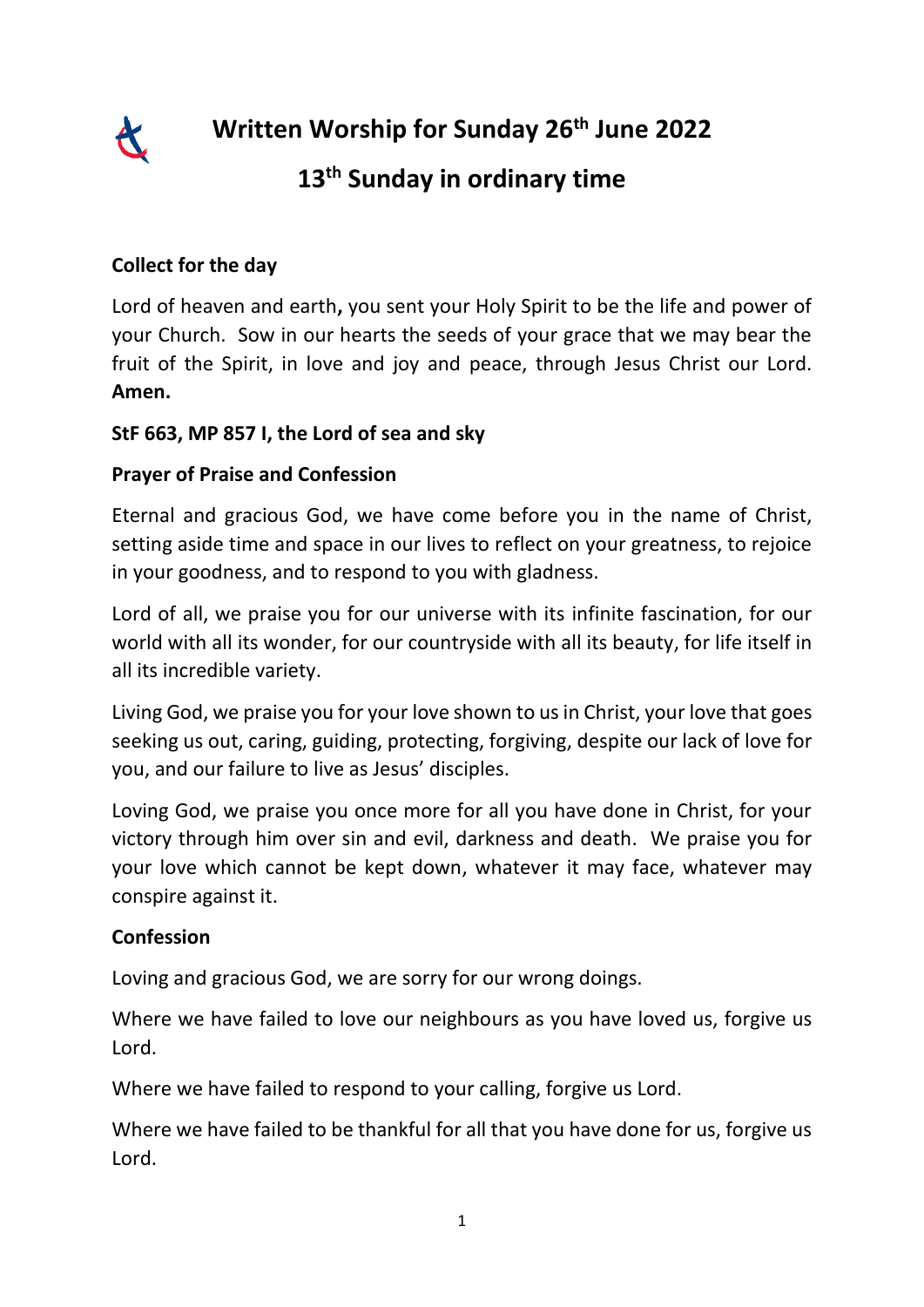Forgiving Lord, renew our spirits, strengthen our wills, deepen our faith and send us forgiven and restored to live and work for you.

We thank you Lord, because through Jesus Christ, we are forgiven. **Amen.**

**Readings:** 2 Kings 2:1-2, 6-14 Luke 9:51-62

#### **Reflection**

I come from a Maasai tribe in Kenya that holds its traditional values very seriously and one of those traditions is inheritance. The first-born son is always expected to have a double portion of whatever is there to be inherited, leaving the rest of the sons to single portions, a tradition that I struggle to comprehend, save to say females get no inheritance at all.

In the Old Testament reading, Elisha requested to have a double portion of Elijah's spirit. According to the Israelite's customs at the time, the first-born son would receive a double portion of the father's inheritance. In this case, Elisha was asking to be Elijah's heir, successor, the one who would continue Elijah's work as the leader of the prophets. However, it wasn't the decision of Elijah whether Elisha would get the double portion, but God's.

God granted Elisha his request as the leader to take up Elijah's responsibilities because his motives were pure. His main goal was not to be better or more powerful than Elijah but to accomplish more for God. Elisha was commissioned as a prophet, and he knew very well it would be costly because he had walked along Elijah witnessing the demands and the cost that came along with the responsibility. Elisha was determined to take up the mantle and continue to respond to God's call.

In the New Testament passage, Jesus was determined to get to Jerusalem to spread the good news knowing very well he might be persecuted. To get to Jerusalem, Jesus and his disciples had to go through Samaria, a region inhabited by the Samaritans. Samaritans were a mixed race between the Jews and the Assyrians, hated by Jews because they were not 'pure Jews' and the Samaritans in turn hated Jews. Tension arose between these two groups of people that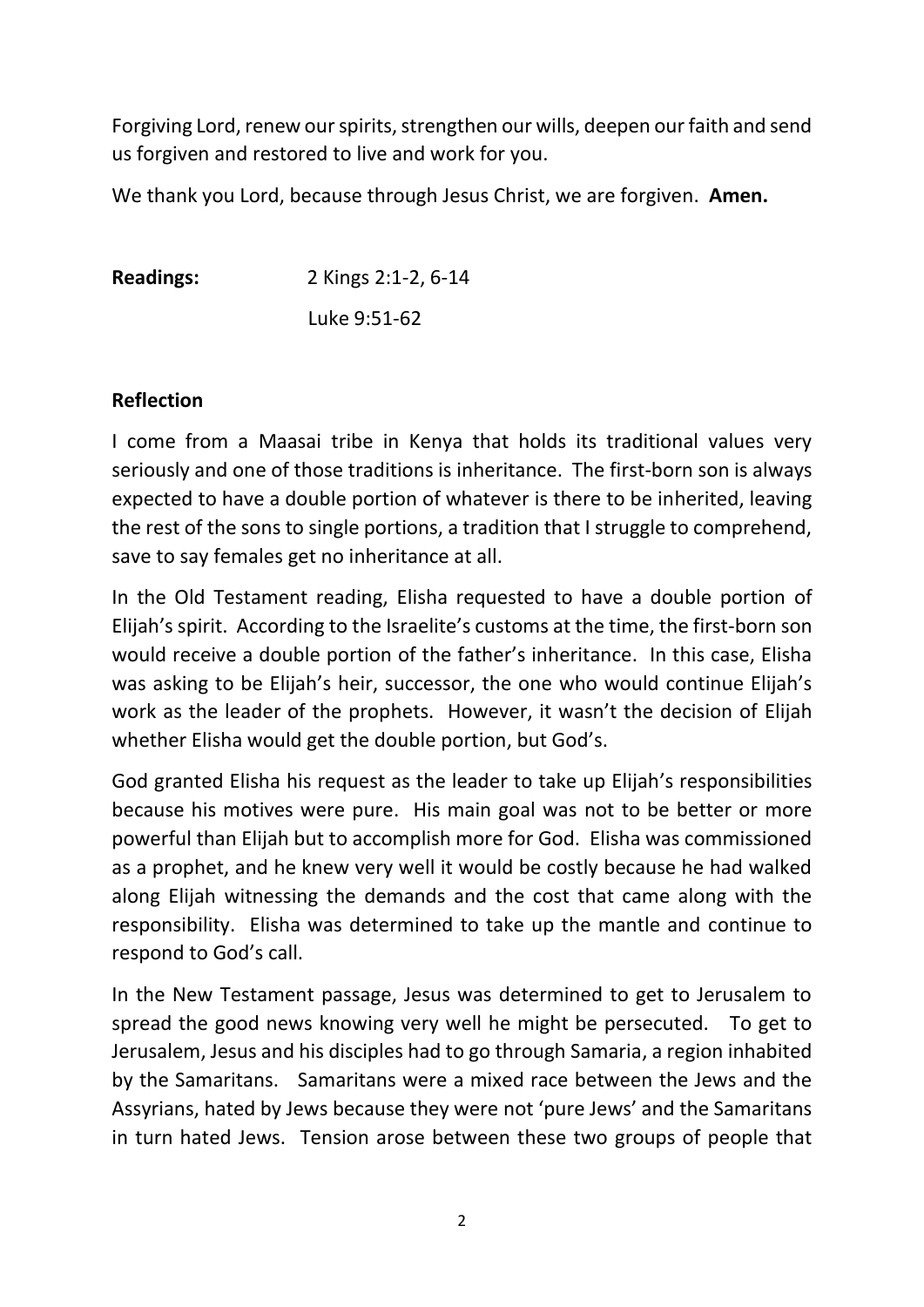Jewish travellers between Galilee and Southern Judea often would walk around rather than through Samaria territory even though this would lengthen the trip.

Jesus held no such prejudices and therefore sent his disciples to get things ready in a Samaritan village. They were not welcome and in turn, Jesus' disciples were very angry with the Samaritans, hence wanting to retaliate by calling fire down from heaven to destroy the people as Elijah had done on the servants of the wicked king of Israel.

Jesus' reaction was completely the opposite, he chose to ignore his disciple's suggestions and went to another village in Samaria. On the way to the village, they met with different people whom he told to follow him, but they gave excuses. The excuses they gave could have been genuine but true disciples require immediate or instant action.

Following Jesus has a cost and each of us must be ready to serve even when it requires sacrifice. The message for today is inviting us to take up the cross with the crown and be willing to follow Christ.

# **Points to ponder.**

- $\triangleright$  What is Christ saying to each one of us in today's readings?
- $\triangleright$  Are we ready to follow Christ knowing it might be costly?

## **StF 662 Have you heard God's voice, has your heart been stirred?**

## **Prayer of intercession.**

Loving God, we pray for the whole church which you called into being through your Son. We are aware that it was always your intention that your church should be a blessing to all people everywhere. We ask that by your Holy Spirit your church may be daily renewed and empowered for the task which you gave it life.

We pray that we and all Christians may be ready for sacrifice, any action, any declaration that will clearly demonstrate faith, hope, and love to our neighbour, our family, and our friends, and to those we meet on the journey of life each day.

We pray for Christians who have trusted you, and for whom obedience has brought sorrow and loss: for those who, as an act of discipleship, have felt led to involvement in feeding the hungry, seeking the lost, healing the broken, or enabling the defeated.